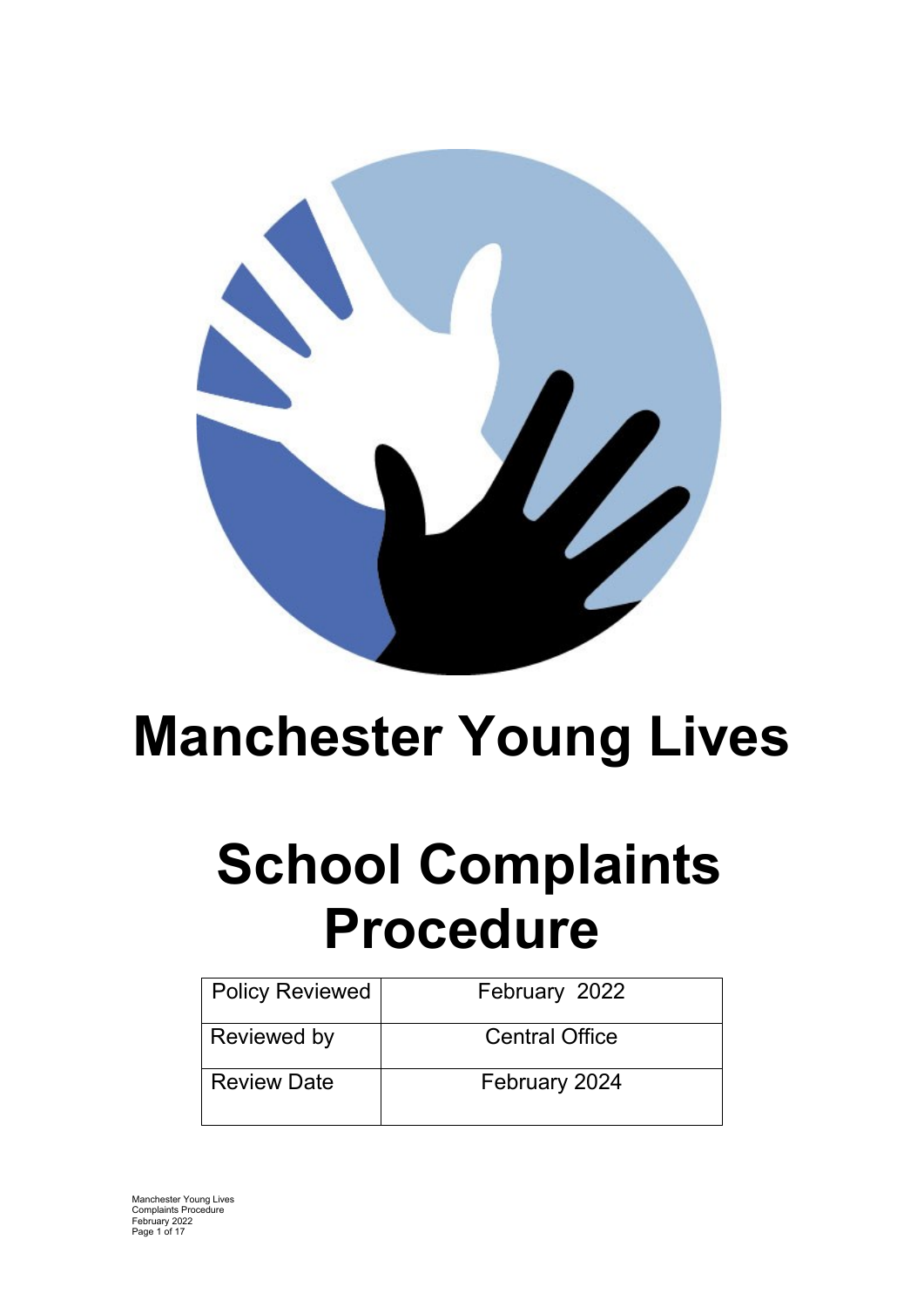# **C O N T E N T S**

|             | Introduction                          |
|-------------|---------------------------------------|
| $\mathbf 2$ | <b>Complaint or Concern?</b>          |
| 3           | How to raise a complaint or concern   |
| 4           | Anonymous complaints                  |
| 5           | <b>Time scales</b>                    |
| 6           | Scope of this complaints procedure    |
| 7           | <b>Resolving complaints</b>           |
| 8           | Appendix A – Complaints Form          |
| 9           | Appendix B - Roles & Responsibilities |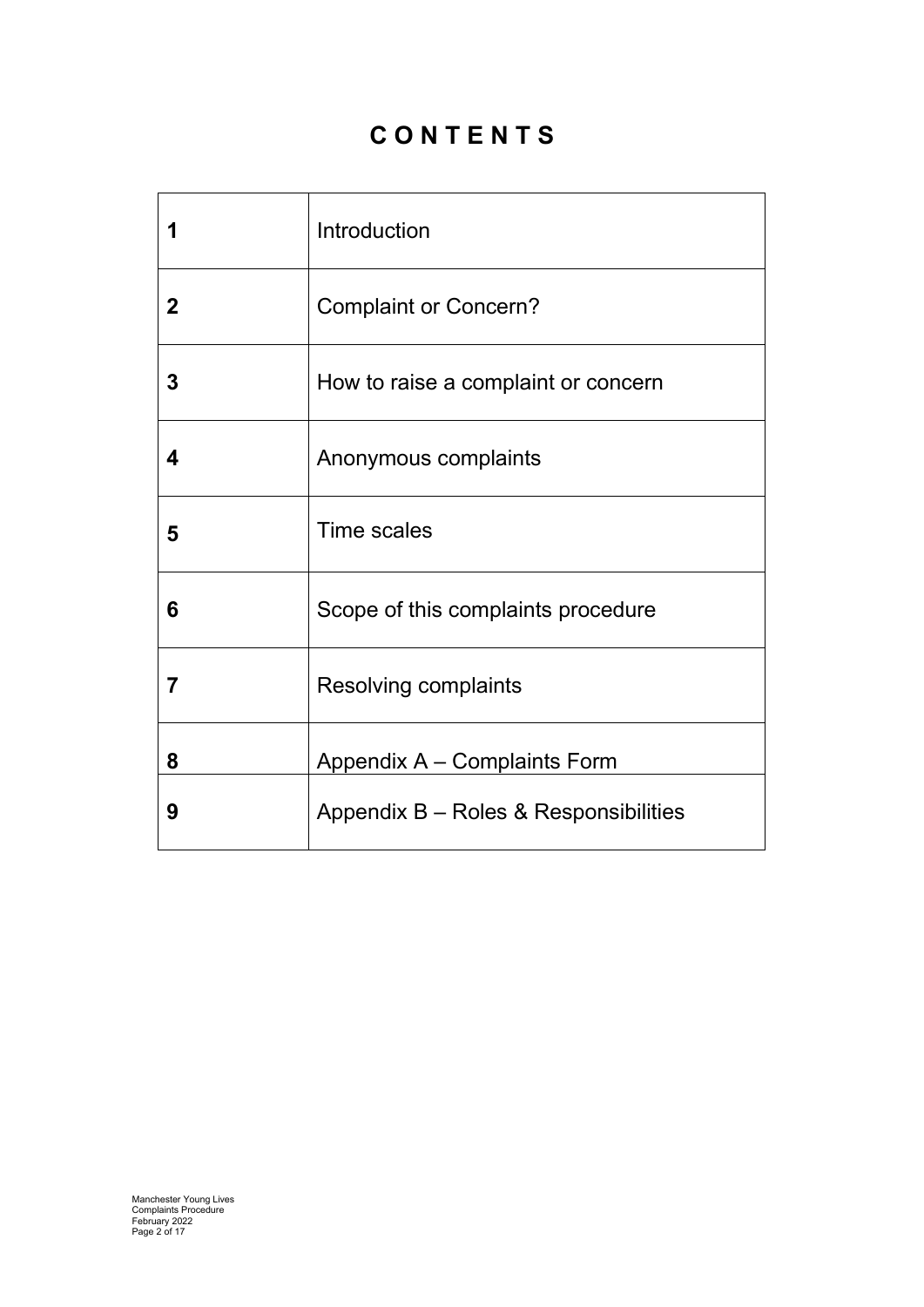#### **1. INTRODUCTION**

Manchester Young Lives (MYL) aim to provide high quality play, youth and education facilities for children and young people in our City. We are committed to delivering accessible services in an environment that promotes a sense of community and provides young people with experiences that assist them in making positive life choices

The policy at MYL is to treat all concerns and complaints seriously and confidentially, in accordance with the procedures detailed in this policy. This means that all correspondence, statements and records of complaints must be kept confidential as far as is reasonably practical.

This complaints procedure is not limited to parents or carers of children that are registered at the school. Any person, including members of the public, may make a complaint to MYL about our school or services. Unless complaints are dealt with under separate statutory procedures (such as appeals relating to exclusions or admissions), we will use this complaints procedure for all school related complaints.

For complaints relating to after school play provision or other youth engagement activities , please refer to MYL Complaints Procedure (General)

#### **2. COMPLAINT OR CONCERN?**

The difference between a concern and a complaint

A **concern** may be defined as 'an expression of worry or doubt over an issue considered to be important for which reassurances are sought'.

A **complaint** may be defined as 'an expression of dissatisfaction however made, about actions taken or a lack of action'.

It is in everyone's interest that concerns, and complaints are resolved at the earliest possible stage. Many issues can be resolved informally, without the need to use the formal stages of the complaint's procedure. MYL takes concerns and complaints seriously and will make every effort to resolve the matter as quickly as possible.

If you have difficulty discussing a concern with a particular member of staff, we will respect your views. In these cases, the Centre Manager, will refer you to another staff member. Similarly, if the member of staff directly involved feels unable to deal with a concern, you will be referred to another staff member. The member of staff may be more senior but does not have to be. The ability to consider the concern objectively and impartially is more important.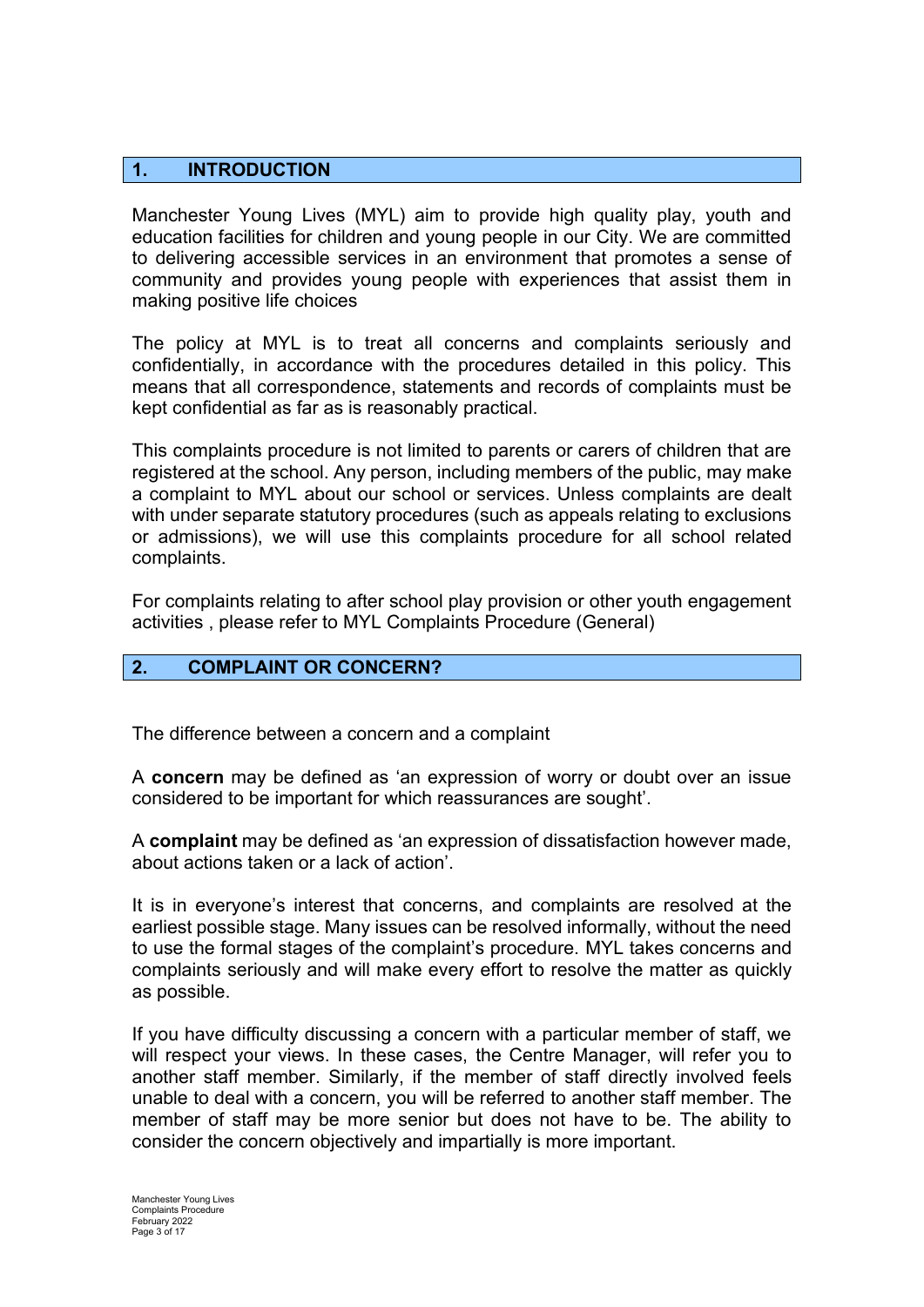We understand however, that there are occasions when people would like to raise their concerns formally. In this case, MYL will attempt to resolve the issue internally, through the stages outlined within this complaint's procedure.

This procedure is based on the model recommended by the Independent Schools Council and meets the requirements of The Education (Independent School Standards) Regulations 2003 and the Children Act 2004.

#### **3. HOW TO RAISE A COMPLAINT OR CONCERN**

A concern or complaint can be made in person, in writing or by telephone. They may also be made by a third party acting on behalf on a complainant, as long as they have appropriate consent to do so.

Concerns should be raised with either the teacher, centre manager or Assistant Headl. If the issue remains unresolved, the next step is to make a formal complaint.

Complainants should not approach individual trustees to raise concerns or complaints. They have no power to act on an individual basis and it may also prevent them from considering complaints at Stage 2 of the procedure.

Complaints against school staff (except the Chief Executive Officer CEO/headteacher) should be made in the first instance, to the CEO via the central office. Please mark them as Private and Confidential.

Complaints that involve or are about the CEO/headteacher should be addressed to the Chair of the Board of Trustees, via the central office. Please mark them as Private and Confidential.

Complaints about the Chair of Trustees, any individual trustee or the whole governing body should be addressed to the Deputy CEO via the central office. Please mark them as Private and Confidential.

For ease of use, a template complaint form is included at the end of this procedure. If you require help in completing the form, please contact the central office. You can also ask third party organisations like the Citizens Advice to help you.

In accordance with equality law, we will consider making reasonable adjustments if required, to enable complainants to access and complete this complaints procedure. For instance, providing information in alternative formats, assisting complainants in raising a formal complaint or holding meetings in accessible locations.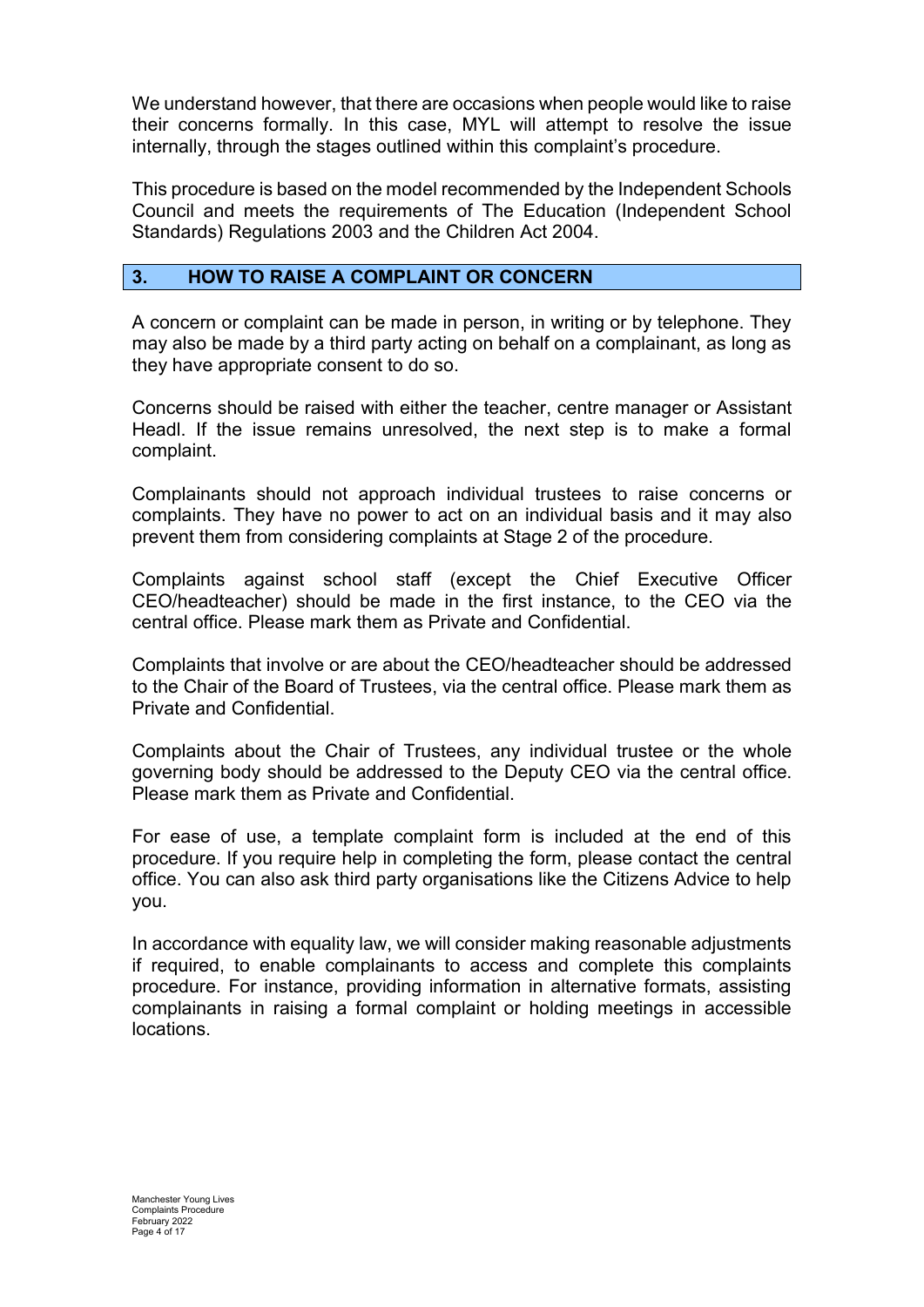#### **4. ANNONYMOUS COMPLAINTS**

We will not normally investigate anonymous complaints. However, the CEO/headteacher or the Chair of the Board of Trustees, if appropriate, will determine whether the complaint warrants an investigation.

#### **5. TIMESCALES**

You must raise the complaint within three months of the incident or, where a series of associated incidents have occurred, within three months of the last of these incidents. We will consider complaints made outside of this time frame if exceptional circumstances apply.

We will consider complaints made outside of term time to have been received on the first school day after the holiday period.

#### **6. SCOPE OF THIS COMPLAINTS PROCEDURE**

This procedure covers all complaints about MYL school provision, other than complaints that are dealt with under other statutory procedures, including those listed below.

| <b>Exceptions</b>                                                                                                            | Who to contact                                                                                                                                                                                                                                                                                                                                                                                                                                                                                                                                                |
|------------------------------------------------------------------------------------------------------------------------------|---------------------------------------------------------------------------------------------------------------------------------------------------------------------------------------------------------------------------------------------------------------------------------------------------------------------------------------------------------------------------------------------------------------------------------------------------------------------------------------------------------------------------------------------------------------|
| Admissions to schools<br>Statutory assessments of<br><b>Special Educational Needs</b><br>School re-organisation<br>proposals | about<br>admissions,<br>Concerns<br>statutory<br>assessments of Special Educational Needs, or<br>school re-organisation proposals should<br>be<br>raised with Manchester Secondary PRU                                                                                                                                                                                                                                                                                                                                                                        |
| Matters likely to require a<br><b>Child Protection Investigation</b>                                                         | Complaints about child protection matters are<br>handled under our Safeguarding &<br>Child<br>Protection Policy and in accordance<br>with<br>relevant statutory guidance.<br>If you have serious concerns, you may wish to<br>contact the local authority designated officer<br>(LADO) who has local responsibility for<br>safeguarding or the Multi-Agency Safeguarding<br>Hub (MASH).<br>MCC Designated Officer contact details - Tel<br>0161 234 1214<br><b>Manchester Contact Centre</b><br>Telephone: 0161 234 5001<br>Email: mcsreply@manchester.gov.uk |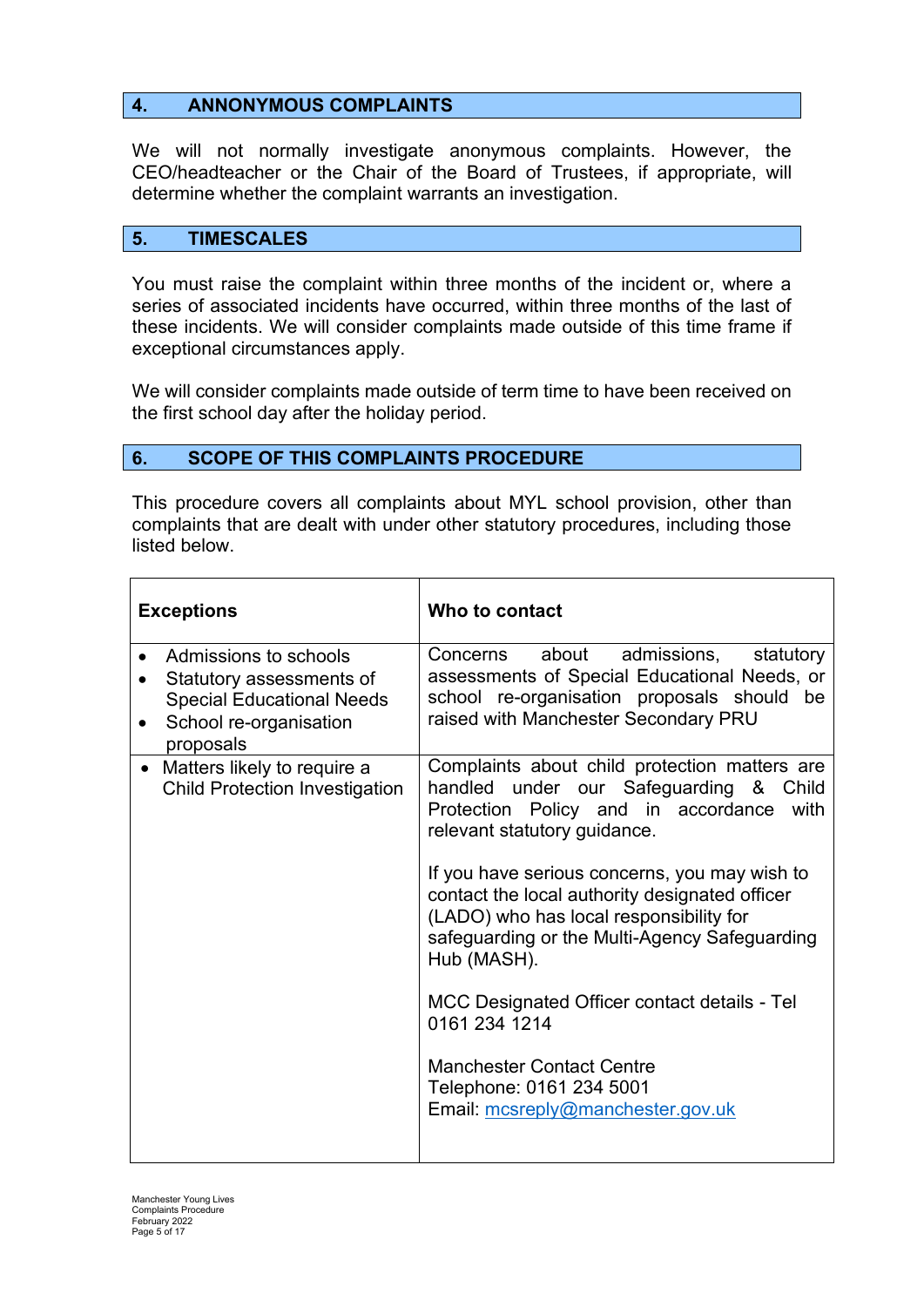| of children<br>from<br>Exclusion<br>school                                                            | Further information about raising concerns about<br>exclusion can be found at: www.gov.uk/school-<br>discipline-exclusions/exclusions.<br>Complaints about the<br>application of<br>the<br>behaviour policy can be made through the<br>school's complaints procedure.                             |
|-------------------------------------------------------------------------------------------------------|---------------------------------------------------------------------------------------------------------------------------------------------------------------------------------------------------------------------------------------------------------------------------------------------------|
| Whistleblowing                                                                                        | We have an internal whistleblowing procedure<br>for all our employees, including temporary staff<br>and contractors.                                                                                                                                                                              |
|                                                                                                       | The Secretary of State for Education is the<br>prescribed person for matters<br>relating<br>to<br>education for whistleblowers in education who do<br>not want to raise matters direct with their<br>employer.<br><b>Referrals</b><br>can<br>be<br>made<br>at:<br>www.education.gov.uk/contactus. |
|                                                                                                       | Volunteer staff who have concerns about our<br>school should complain through the school's<br>complaints procedure.                                                                                                                                                                               |
| Staff grievances                                                                                      | Complaints from staff will be dealt with under the<br>school's internal grievance procedures.                                                                                                                                                                                                     |
| Staff conduct                                                                                         | Complaints about staff will be dealt with under<br>the school's internal disciplinary procedures, if<br>appropriate.                                                                                                                                                                              |
|                                                                                                       | Complainants will not be informed of any<br>disciplinary action taken against a staff member<br>as a result of a complaint. However, the<br>complainant will be notified that the matter is<br>being addressed.                                                                                   |
| Complaints about services<br>provided by other providers<br>who may use MYL premises<br>or facilities | Providers should have their own complaints<br>procedure to deal with complaints about service.<br>Please contact them direct.                                                                                                                                                                     |
| National Curriculum - content                                                                         | Please contact the Department for Education at:<br>www.education.gov.uk/contactus                                                                                                                                                                                                                 |

If other bodies are investigating aspects of the complaint, for example the police, local authority (LA) safeguarding teams or Tribunals, this may impact on our ability to adhere to the timescales within this procedure or result in the procedure being suspended until those public bodies have completed their investigations.

If a complainant commences legal action against MYL in relation to their complaint, we will consider whether to suspend the complaints procedure in relation to their complaint until those legal proceedings have concluded.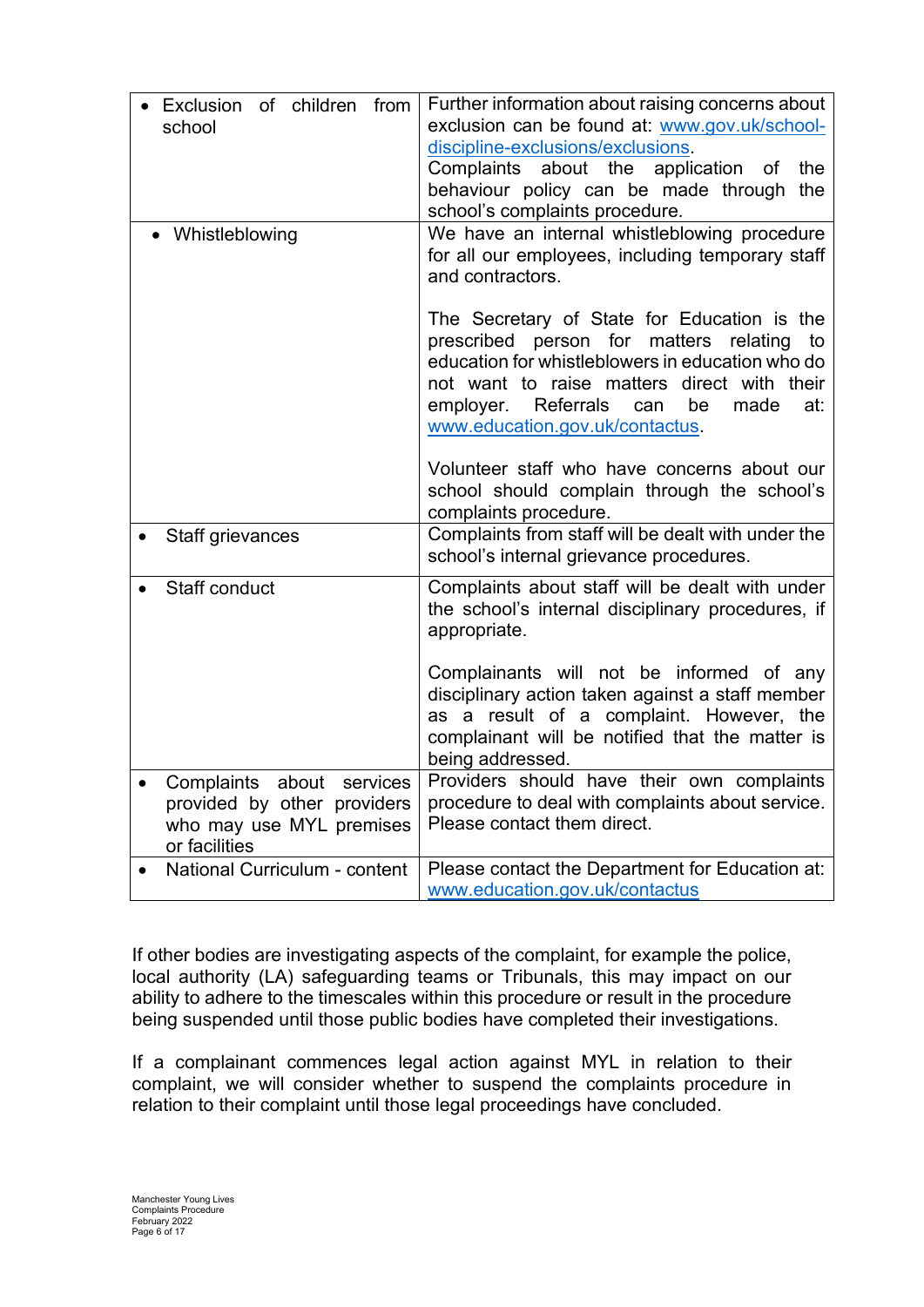# **7. RESOLVING COMPLAINTS**

At each stage in the procedure, MYL will endeavour to resolve the complaint. If appropriate, we will acknowledge that the complaint is upheld in whole or in part. In addition, we may offer one or more of the following:

- an explanation
- an admission that the situation could have been handled differently or better
- an assurance that we will try to ensure the event complained of will not recur
- an explanation of the steps that have been or will be taken to help ensure that it will not happen again and an indication of the timescales within which any changes will be made
- an undertaking to review school policies in light of the complaint
- an apology.

If a complainant wants to withdraw their complaint, we will ask them to confirm this in writing.

Records of individual complaints will be kept safe and confidential.

#### **Stage 1**

Formal complaints must be made to the headteacher (unless they are about the headteacher), via the central office. This may be done in person, in writing (preferably on the Complaint Form), or by telephone.

The CEO/headteacher will record the date the complaint is received and will acknowledge receipt of the complaint in writing (either by letter or email) within 2 school days.

Within this response, the headteacher will seek to clarify the nature of the complaint, ask what remains unresolved and what outcome the complainant would like to see. The CEO/headteacher can consider whether a face to face meeting is the most appropriate way of doing this.

The complainant has the right to be accompanied to any meetings.

Note: The CEO/headteacher may delegate the investigation to another member of the school's senior leadership team but not the decision to be taken.

During the investigation, the headteacher (or investigator) will:

- if necessary, interview those involved in the matter and/or those complained of, allowing them to be accompanied as appropriate.
- keep a written record of any meetings/interviews in relation to their investigation.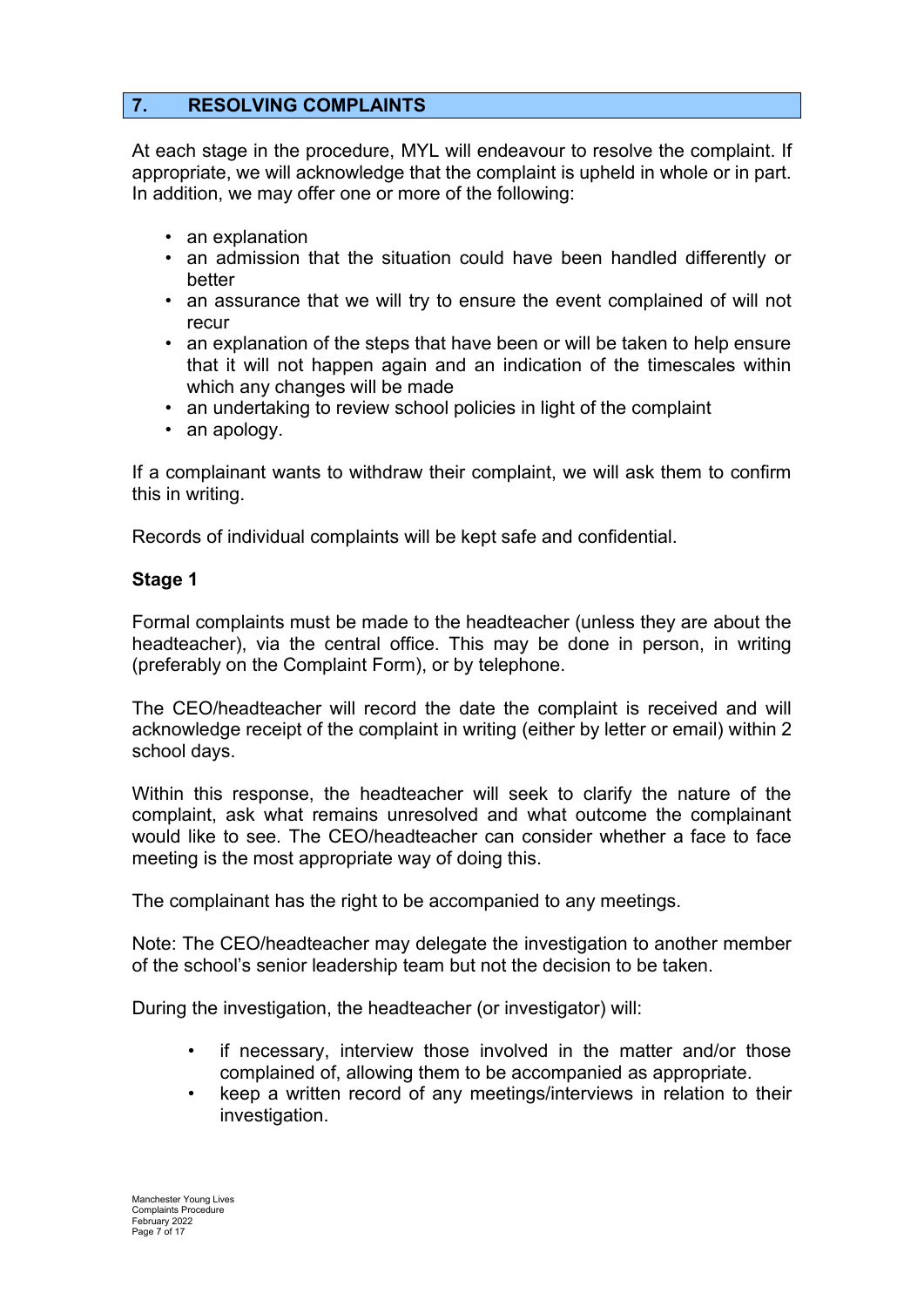At the conclusion of their investigation, the CEO/headteacher will provide a formal written response within 5 school days of the date of receipt of the complaint.

If the CEO/headteacher is unable to meet this deadline, they will provide the complainant with an update and revised response date.

The response will detail any actions taken to investigate the complaint and provide a full explanation of the decision made and the reason(s) for it. Where appropriate, it will include details of actions MYL will take to resolve the complaint.

The CEO/headteacher will advise the complainant of how to escalate their complaint should they remain dissatisfied with the outcome of Stage 1.

If the complaint is about the CEO/headteacher, or a member of the Board of Trustees (including the Chair), a suitably skilled trustee will be appointed to complete all the actions at Stage 1.

Complaints about the headteacher or member of the board of Trustees must be made to Deputy CEO, via the central office.

If the complaint is:

- **jointly about the Chair or**
- the entire Board of Trustees or
- the majority of the Board of Trustees

Stage 1 will be considered by an independent investigator appointed by the Board of Trustees. At the conclusion of their investigation, the independent investigator will provide a formal written response.

### **Stage 2**

If the complainant is dissatisfied with the outcome at Stage 1 and wishes to take the matter further, they can escalate the complaint to Stage 2 – a meeting with members of the governing body's complaints committee, which will be formed of the first three, impartial, trustees available. This is the final stage of the complaints procedure.

A request to escalate to Stage 2 must be made to the Deputy CEO, via the central office, within 5 school days of receipt of the Stage 1 response.

The Deputy CEO will record the date the complaint is received and acknowledge receipt of the complaint in writing (either by letter or email) within 2 school days.

Requests received outside of this time frame will only be considered if exceptional circumstances apply.

The Deputy CEO will write to the complainant to inform them of the date of the meeting. They will aim to convene a meeting within 14 school days of receipt of the Stage 2 request. If this is not possible, the Deputy CEO will provide an anticipated date and keep the complainant informed.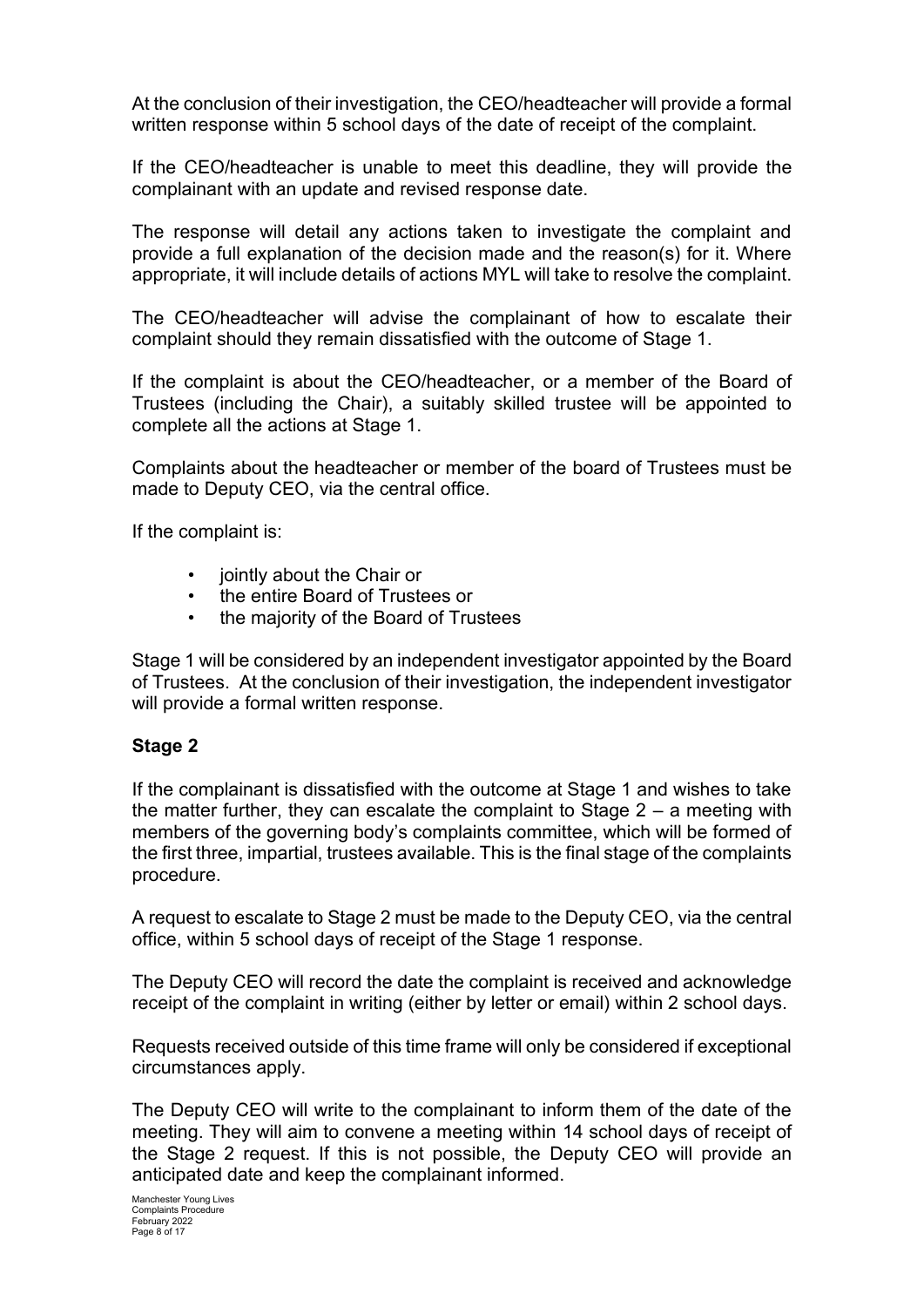If the complainant rejects the offer of three proposed dates, without good reason, the Deputy CEO will decide when to hold the meeting. It will then proceed in the complainant's absence on the basis of written submissions from both parties.

The complaints committee will consist of at least three trustees with no prior involvement or knowledge of the complaint. Prior to the meeting, they will decide amongst themselves who will act as the Chair of the Complaints Committee. If there are fewer than three trustees from MYL available, the Deputy CEO will source any additional, independent panel members through another organisation, in order to make up the committee. Alternatively, an entirely independent committee may be convened to hear the complaint at Stage 2.

The committee will decide whether to deal with the complaint by inviting parties to a meeting or through written representations, but in making their decision they will be sensitive to the complainant's needs.

If the complainant is invited to attend the meeting, they may bring someone along to provide support. This can be a relative or friend. Generally, we do not encourage either party to bring legal representatives to the committee meeting. However, there may be occasions when legal representation is appropriate. For instance, if a school employee is called as a witness in a complaint meeting, they may wish to be supported by union and/or legal representation.

Note: Complaints about staff conduct will not generally be handled under this complaints procedure. Complainants will be advised that any staff conduct complaints will be considered under staff disciplinary procedures, if appropriate, but outcomes will not be shared with them.

Representatives from the media are not permitted to attend.

At least 5 school days before the meeting, the Deputy CEO will:

- confirm and notify the complainant of the date, time and venue of the meeting, ensuring that, if the complainant is invited, the dates are convenient to all parties and that the venue and proceedings are accessible
- request copies of any further written material to be submitted to the committee at least 3 school days before the meeting

Any written material will be circulated to all parties at least 2 school days before the date of the meeting. The committee will not normally accept, as evidence, recordings of conversations that were obtained covertly and without the informed consent of all parties being recorded.

The committee will also not review any new complaints at this stage or consider evidence unrelated to the initial complaint to be included. New complaints must be dealt with from Stage 1 of the procedure.

The meeting will be held in private. Electronic recordings of meetings or conversations are not normally permitted unless a complainant's own disability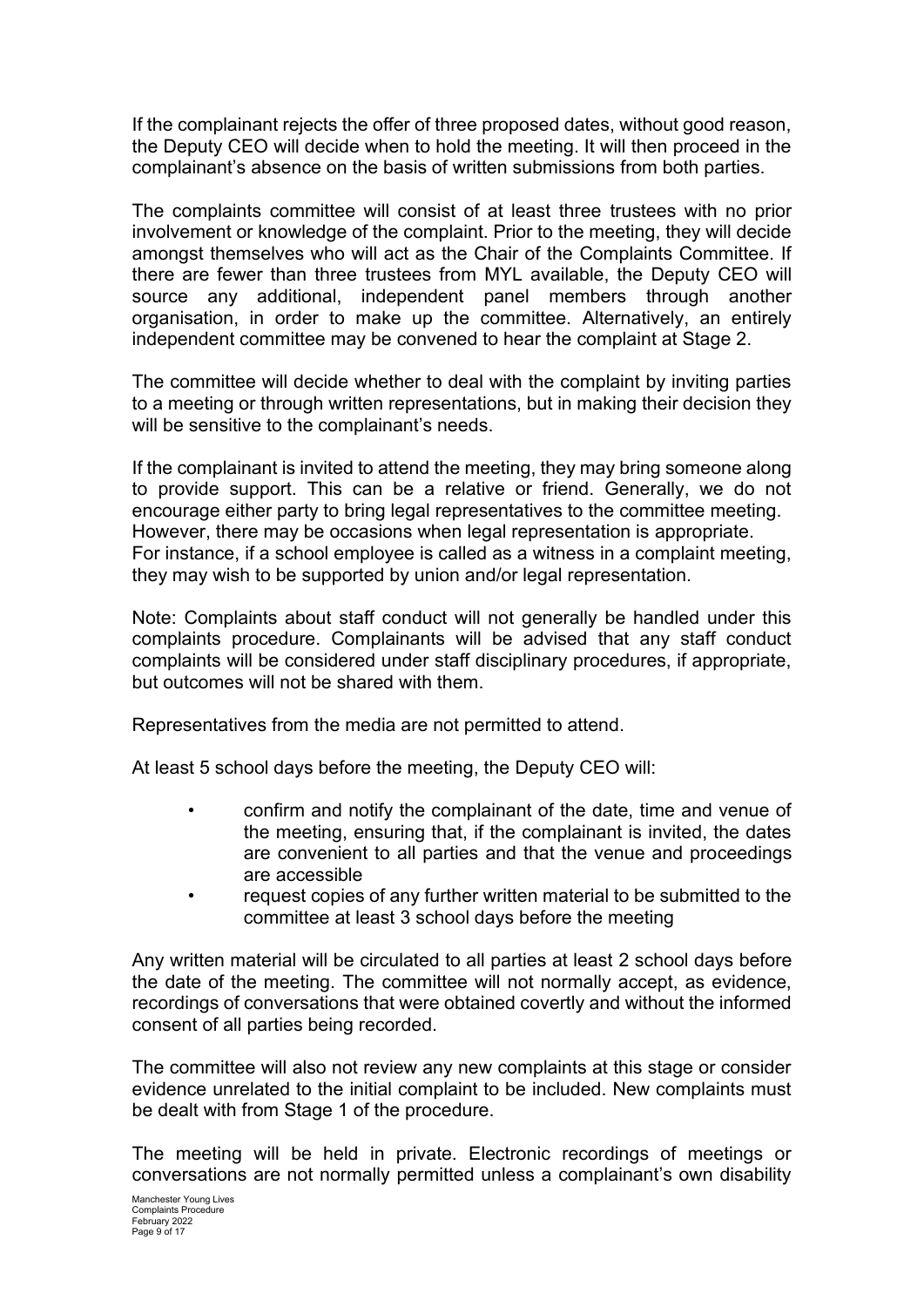or special needs require it. Prior knowledge and consent of all parties attending must be sought before meetings or conversations take place. Consent will be recorded in any minutes taken.

The committee will consider the complaint and all the evidence presented. The committee can:

- uphold the complaint in whole or in part
- dismiss the complaint in whole or in part.

If the complaint is upheld in whole or in part, the committee will:

- decide on the appropriate action to be taken to resolve the complaint
- where appropriate, recommend changes to the school's systems or procedures to prevent similar issues in the future.

The Chair of the Committee will provide the complainant and MYL with a full explanation of their decision and the reason(s) for it, in writing, within 7 school days.

The letter to the complainant will include details of how to contact the Department for Education if they are dissatisfied with the way their complaint has been handled by MYL

If the complaint is:

- jointly about the Chair or
- the entire Board of Trustees or
- the majority of the Board of Trustees

Stage 2 will be heard by an independent committee.

The response will detail any actions taken to investigate the complaint and provide a full explanation of the decision made and the reason(s) for it. Where appropriate, it will include details of actions MYL will take to resolve the complaint.

The response will also advise the complainant of how to escalate their complaint should they remain dissatisfied.

Next Steps

If the complainant believes the school did not handle their complaint in accordance with the published complaints procedure or they acted unlawfully or unreasonably in the exercise of their duties under education law, they can contact the Department for Education after they have completed Stage 2.

The Department for Education will not normally reinvestigate the substance of complaints or overturn any decisions made by MYL. They will consider whether MYL has adhered to education legislation and any statutory policies connected with the complaint.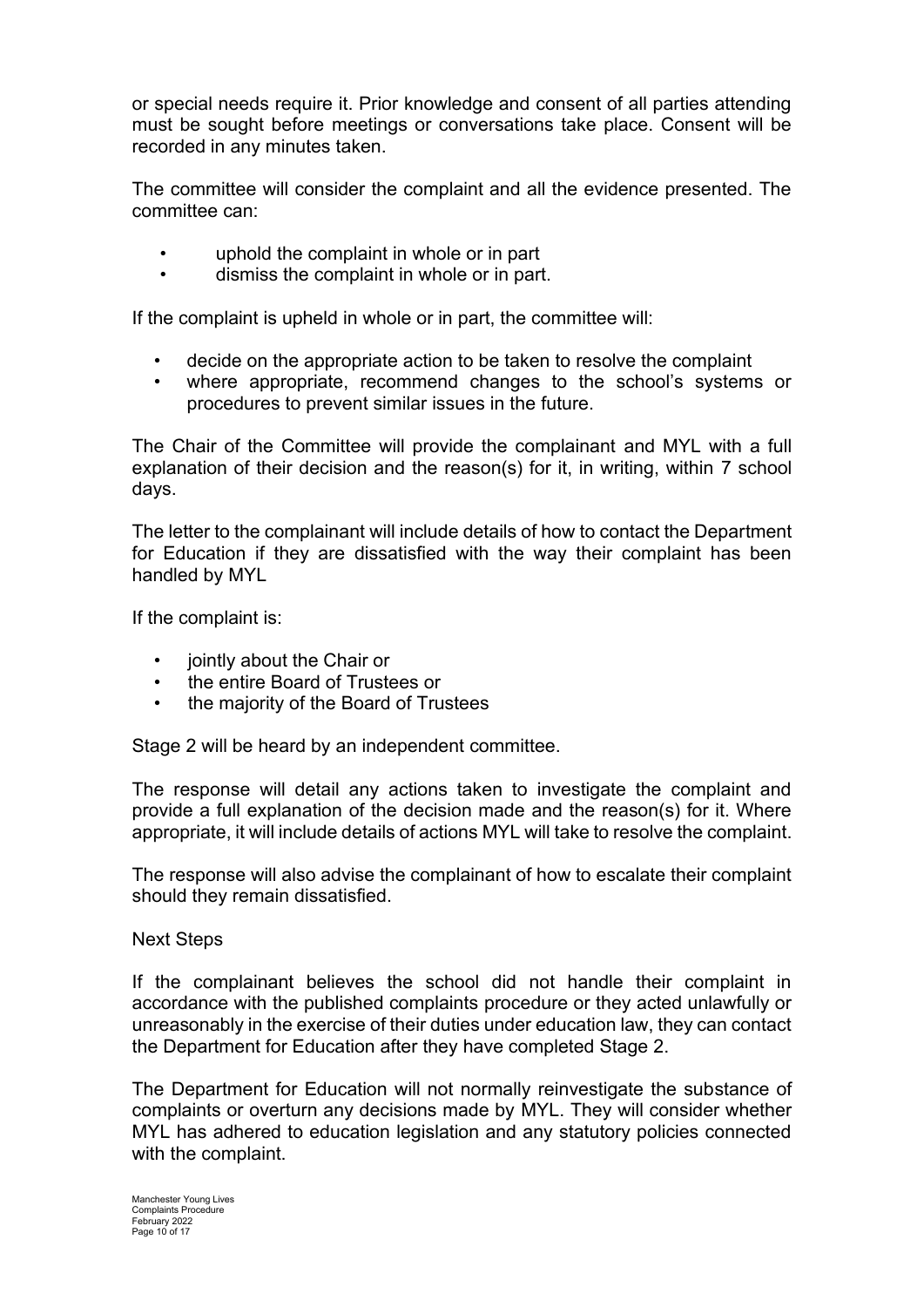The complainant can refer their complaint to the Department for Education online at: www.education.gov.uk/contactus, by telephone on 0370 000 2288 or by writing to:

Department for Education Piccadilly Gate Store Street **Manchester** M1 2WD.

# **Appendix A – Complaints Form**

Please complete and return to CEO/Head or Deputy CEO who will acknowledge receipt and explain what action will be taken.

Manchester Young Lives Complaints Procedure February 2022 Page 11 of 17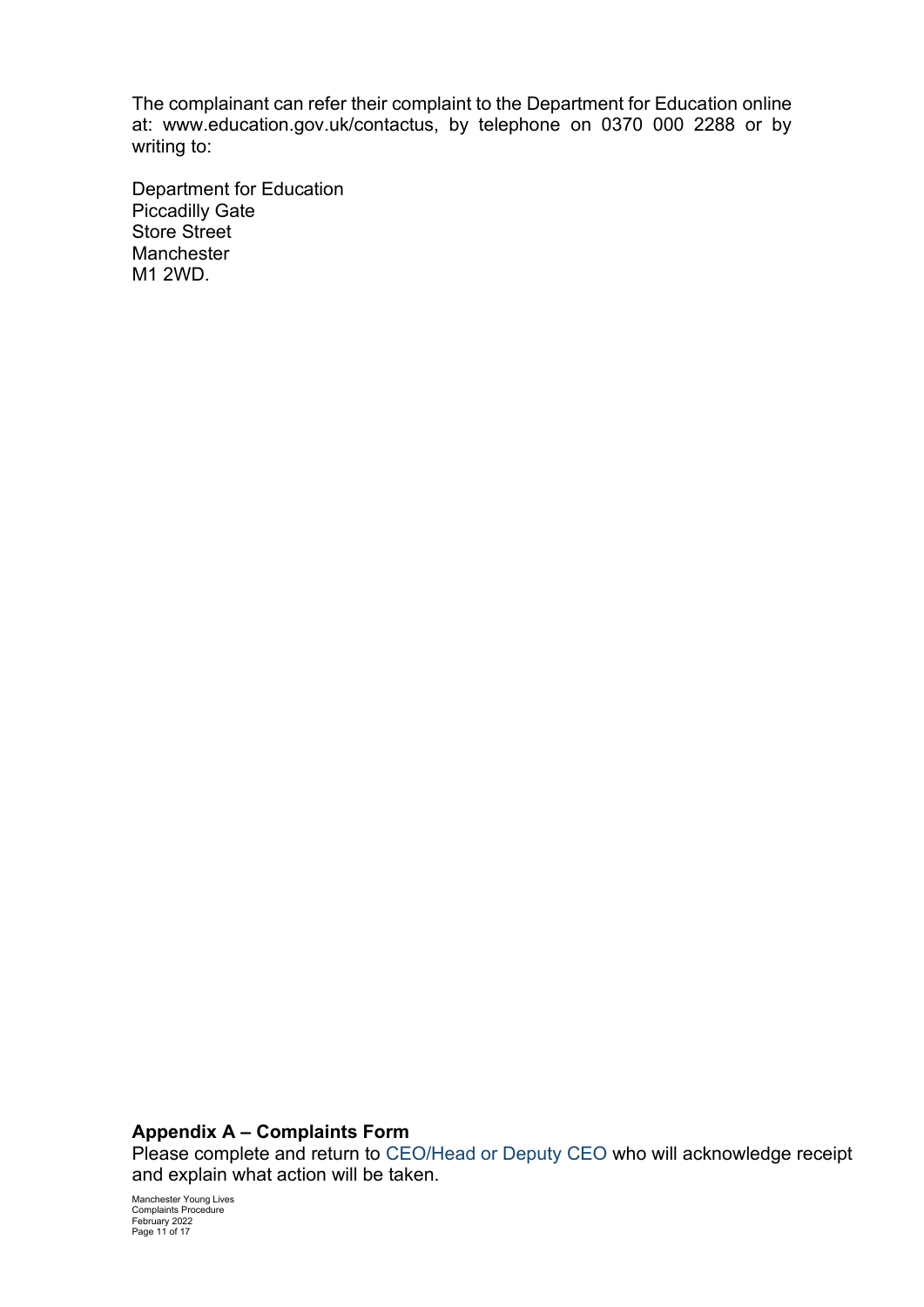### **Your name:**

# **Student name (if relevant):**

**Your relationship to the student (if relevant):**

**Address:** 

**Postcode: Day time telephone number: Evening telephone number:**

**Please give details of your complaint, including whether you have spoken to anybody at the school about it.**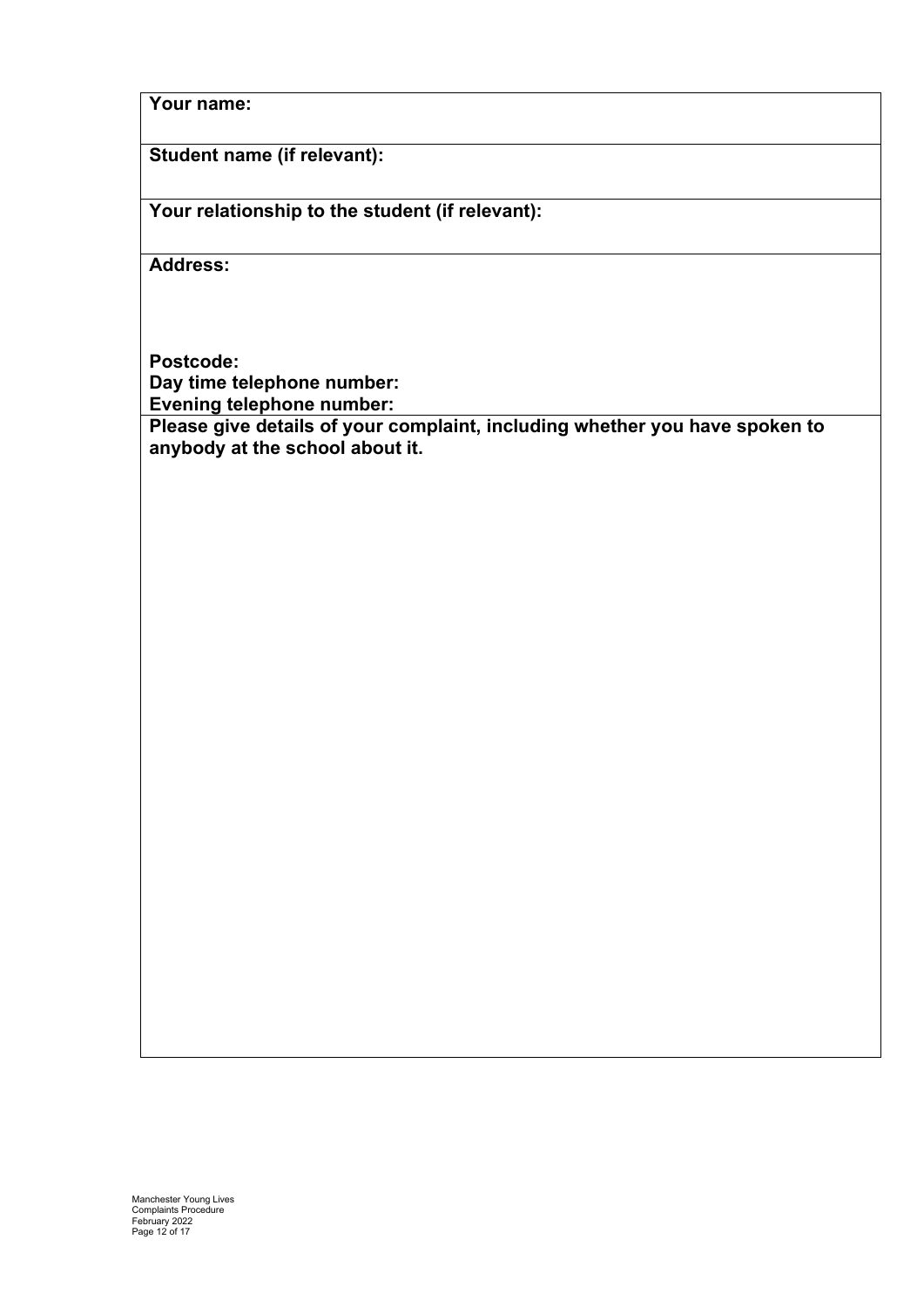| What actions do you feel might resolve the problem at this stage? |
|-------------------------------------------------------------------|
|                                                                   |
|                                                                   |
|                                                                   |
|                                                                   |
|                                                                   |
|                                                                   |
|                                                                   |
|                                                                   |
|                                                                   |
|                                                                   |
|                                                                   |
|                                                                   |
|                                                                   |
|                                                                   |
|                                                                   |
|                                                                   |
|                                                                   |
|                                                                   |
| Are you attaching any paperwork? If so, please give details.      |
|                                                                   |
|                                                                   |
|                                                                   |
|                                                                   |
|                                                                   |
|                                                                   |
|                                                                   |
|                                                                   |
|                                                                   |
|                                                                   |
|                                                                   |
|                                                                   |
|                                                                   |
|                                                                   |
| Signature:                                                        |
|                                                                   |
|                                                                   |
| Date:                                                             |
|                                                                   |
| <b>Official use</b>                                               |
| Date acknowledgement sent:                                        |
|                                                                   |
| By who:                                                           |
|                                                                   |
|                                                                   |
|                                                                   |
| <b>Complaint referred to:</b>                                     |
|                                                                   |
|                                                                   |
|                                                                   |
| Date:                                                             |
|                                                                   |

Manchester Young Lives Complaints Procedure February 2022 Page 13 of 17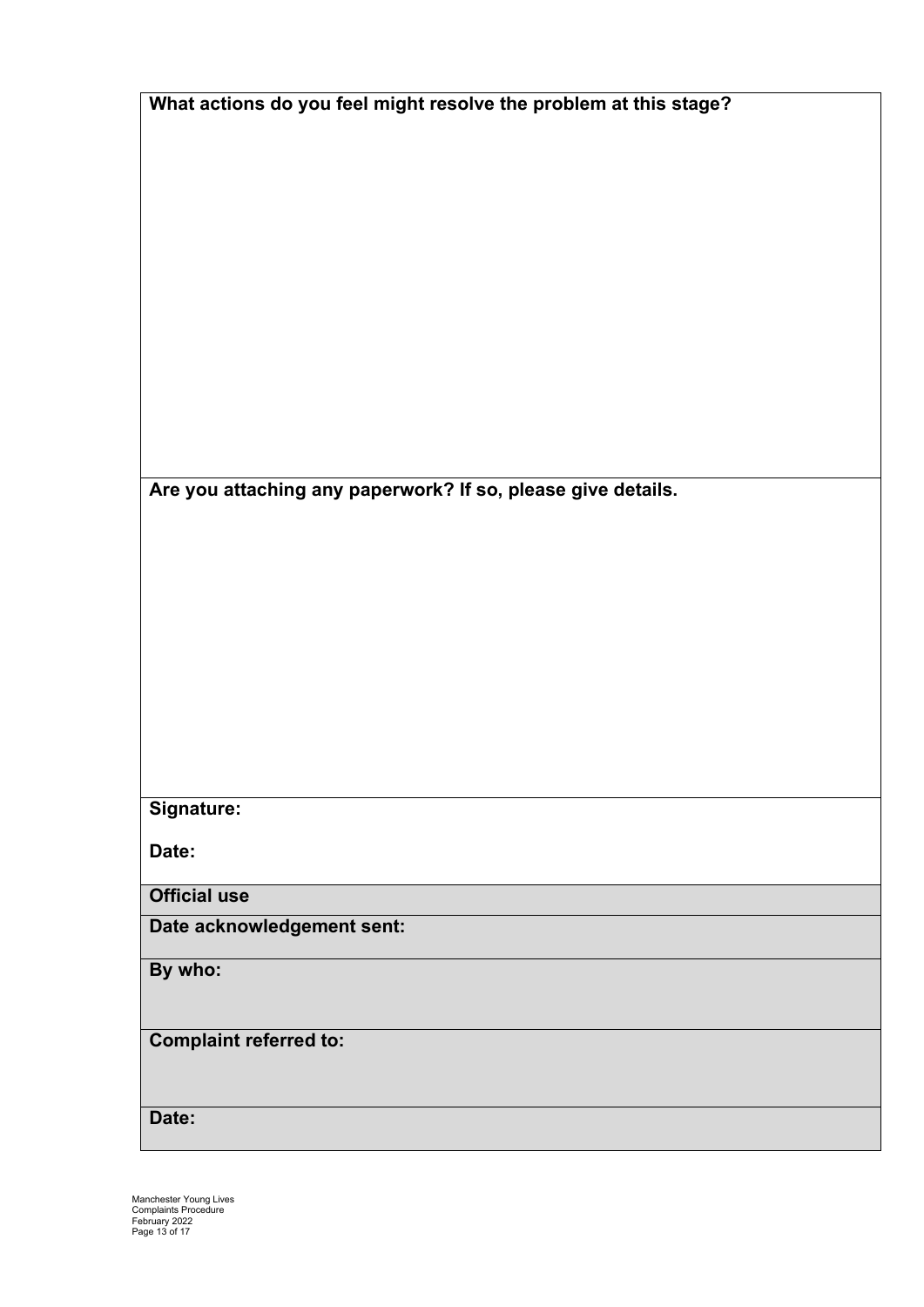#### **Appendix B Roles and Responsibilities**

# **Complainant**

The complainant will receive a more effective response to the complaint if they:

- explain the complaint in full as early as possible
- co-operate with the school in seeking a solution to the complaint
- respond promptly to requests for information or meetings or in agreeing the details of the complaint
- ask for assistance as needed
- treat all those involved in the complaint with respect
- refrain from publicising the details of their complaint on social media and respect confidentiality.

### **Investigator**

The investigator's role is to establish the facts relevant to the complaint by:

- providing a comprehensive, open, transparent and fair consideration of the complaint through:
- sensitive and thorough interviewing of the complainant to establish what has happened and who has been involved
- interviewing staff and children/young people and other people relevant to the complaint
- consideration of records and other relevant information
- analysing information
- liaising with the complainant and the complaints co-ordinator as appropriate to clarify what the complainant feels would put things right.

• The investigator should:

- conduct interviews with an open mind and be prepared to persist in the questioning
- keep notes of interviews or arrange for an independent note taker to record minutes of the meeting
- ensure that any papers produced during the investigation are kept securely pending any appeal
- be mindful of the timescales to respond
- prepare a comprehensive report for the CEO/headteacher or complaints committee that sets out the facts, identifies solutions and recommends courses of action to resolve problems.

The CEO/headteacher or complaints committee will then determine whether to uphold or dismiss the complaint and communicate that decision to the complainant, providing the appropriate escalation details.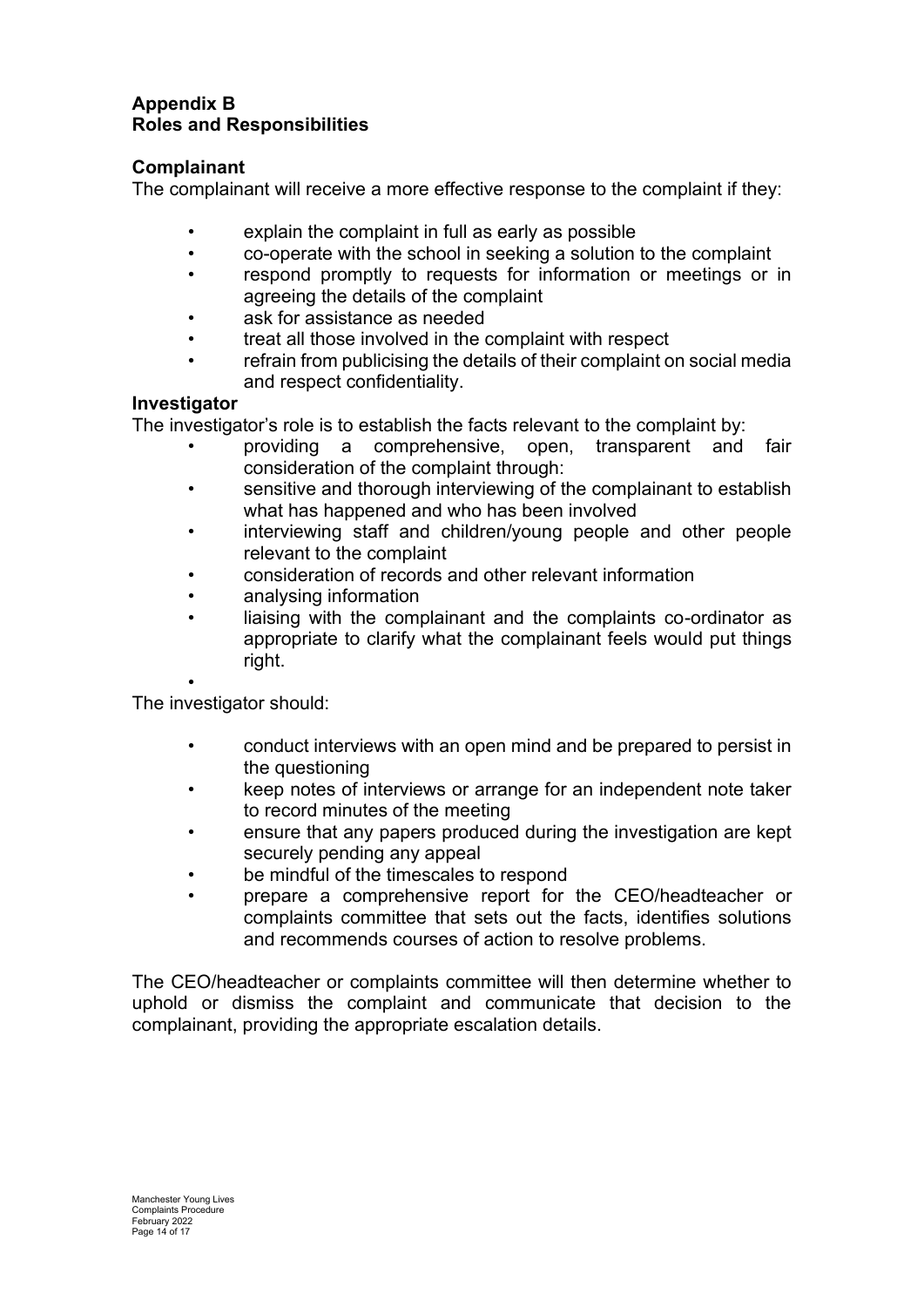**Complaints Co-ordinator** (this could be the CEO/headteacher / designated complaints trustee or other staff member providing administrative support)

The complaints co-ordinator should:

- ensure that the complainant is fully updated at each stage of the procedure
- liaise with staff members, CEO/headteacher, Chair of the Board of Trustees, to ensure the smooth running of the complaints procedure
- be aware of issues regarding:
	- $\circ$  sharing third party information
	- o additional support. This may be needed by complainants when making a complaint including interpretation support or where the complainant is a child or young person
- keep records.

# **Support to the Board of Trustees**

The Deputy CEO is the contact point for the complainant and the committee and should:

- ensure that all people involved in the complaint procedure are aware of their legal rights and duties, including any under legislation relating to school complaints, education law, the Equality Act 2010, the Freedom of Information Act 2000, the Data Protection Act (DPA) 2018 and the General Data Protection Regulations (GDPR)
- set the date, time and venue of the meeting, ensuring that the dates are convenient to all parties (if they are invited to attend) and that the venue and proceedings are accessible
- collate any written material relevant to the complaint (for example; stage 1 paperwork, school and complainant submissions) and send it to the parties in advance of the meeting within an agreed timescale
- record the proceedings
- circulate the minutes of the meeting
- notify all parties of the committee's decision.

# **Committee Chair**

The committee's chair, who is nominated in advance of the complaint meeting, should ensure that:

- both parties are asked (via the Deputy CEO) to provide any additional information relating to the complaint by a specified date in advance of the meeting
- the meeting is conducted in an informal manner, is not adversarial, and that, if all parties are invited to attend, everyone is treated with respect and courtesy
- complainants who may not be used to speaking at such a meeting are put at ease. This is particularly important if the complainant is a child/young person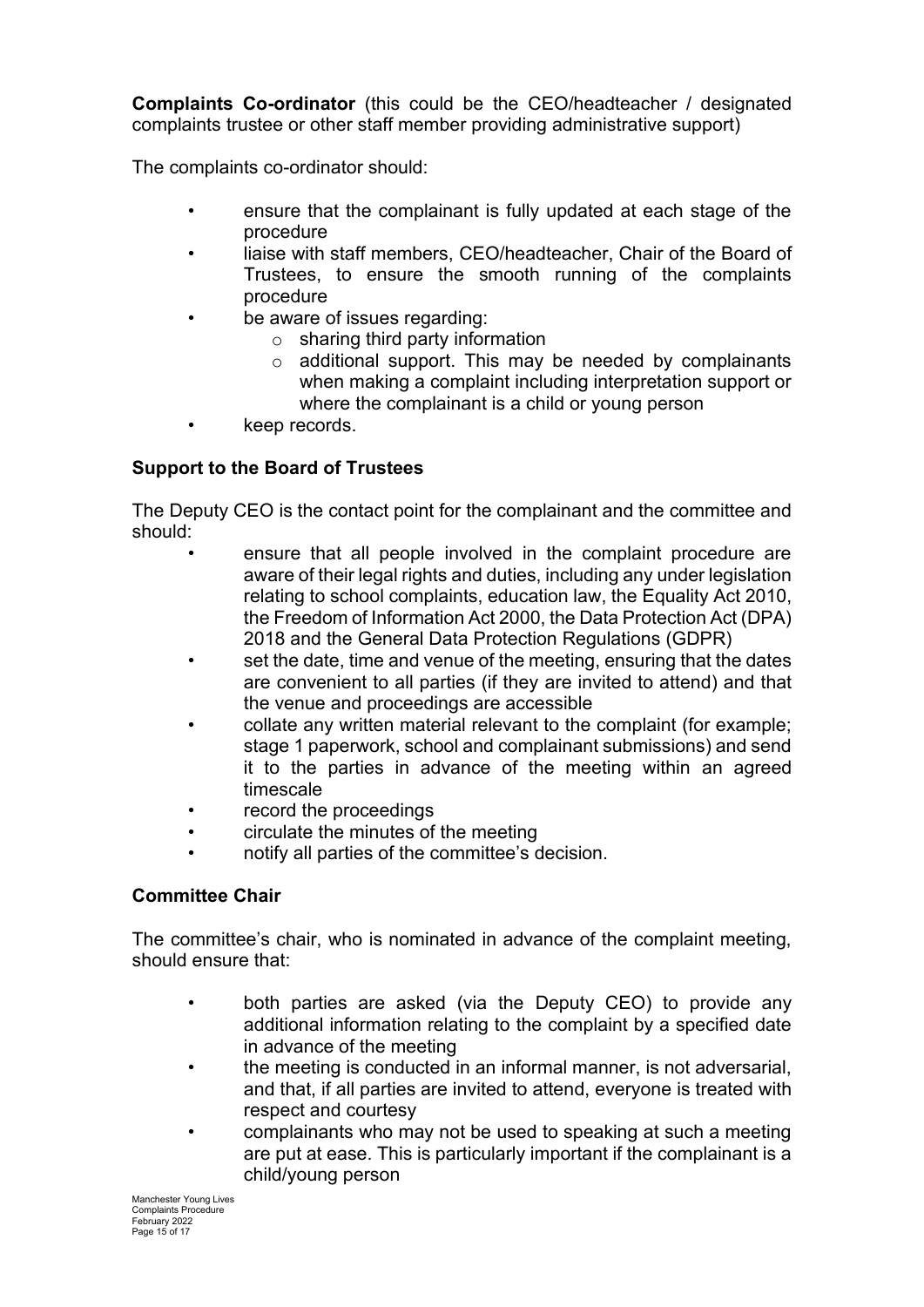- the remit of the committee is explained to the complainant
- written material is seen by everyone in attendance, provided it does not breach confidentiality or any individual's rights to privacy under the DPA 2018 or GDPR.

If a new issue arises it would be useful to give everyone the opportunity to consider and comment upon it; this may require a short adjournment of the meeting

- both the complainant and the school are given the opportunity to make their case and seek clarity, either through written submissions ahead of the meeting or verbally in the meeting itself
- the issues are addressed
- key findings of fact are made
- the committee is open-minded and acts independently
- no member of the committee has an external interest in the outcome of the proceedings or any involvement in an earlier stage of the procedure
- the meeting is minuted
- they liaise with the Deputy CEO

### **Committee Member**

Committee members should be aware that:

- the meeting must be independent and impartial, and should be seen to be so
- No trustee may sit on the committee if they have had a prior involvement in the complaint or in the circumstances surrounding it.
- the aim of the meeting should be to resolve the complaint and achieve reconciliation between the school and the complainant
- We recognise that the complainant might not be satisfied with the outcome if the meeting does not find in their favour. It may only be possible to establish the facts and make recommendations.
- many complainants will feel nervous and inhibited in a formal setting
- Parents/carers often feel emotional when discussing an issue that affects their child.
- extra care needs to be taken when the complainant is a child/young person and present during all or part of the meeting

Careful consideration of the atmosphere and proceedings should ensure that the child/young person does not feel intimidated.

The committee should respect the views of the child/young person and give them equal consideration to those of adults.

If the child/young person is the complainant, the committee should ask in advance if any support is needed to help them present their complaint. Where the child/young person's parent is the complainant, the committee should give the parent the opportunity to say which parts of the meeting, if any, the child/young person needs to attend.